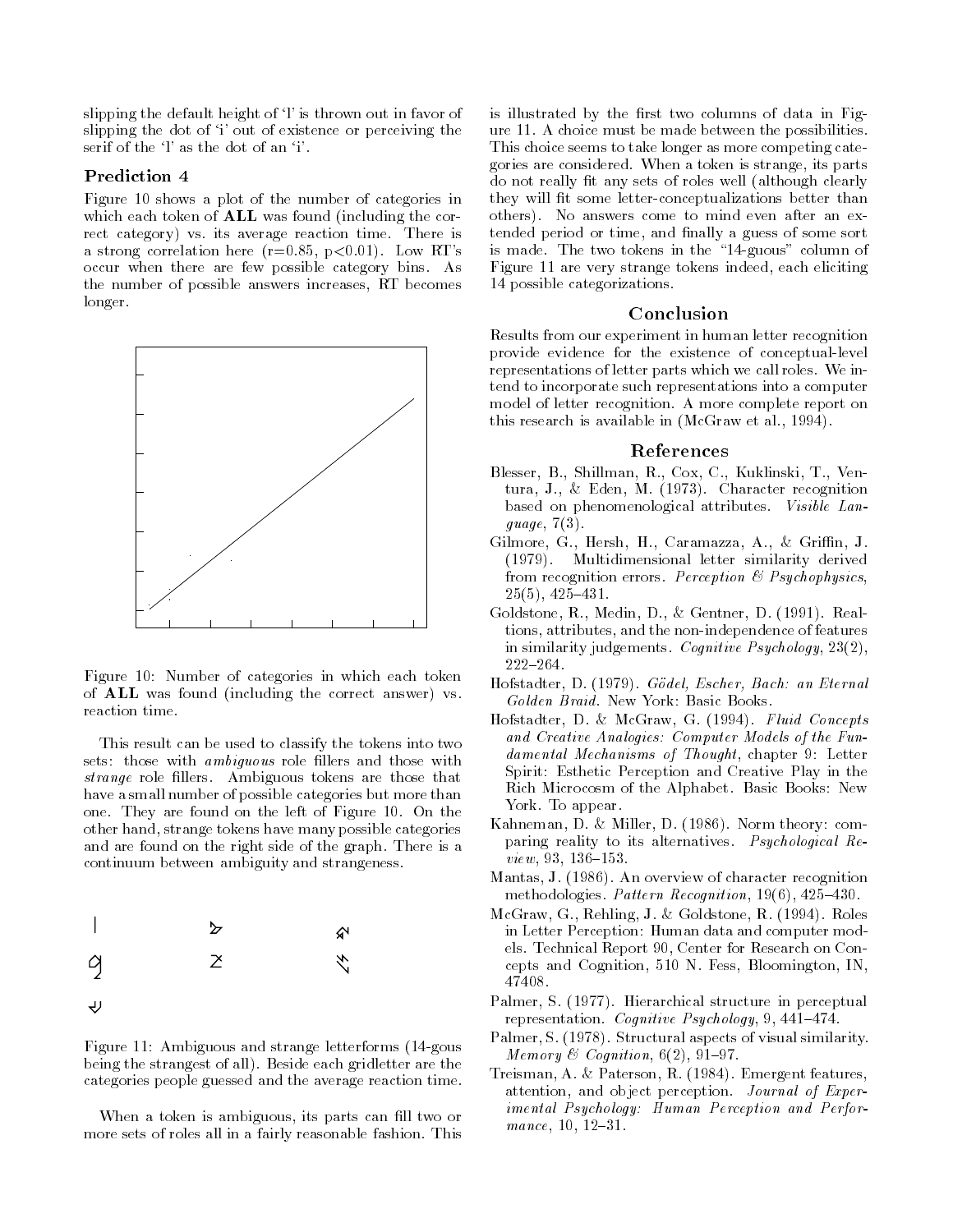extent of an output that all of the second versions are the second letter pairs share many common roles as well  $-$  especially the first three: 'g' and 'q' both share a bowl or a circle in the central zone and have a descender on the right, 'i' and 'j' differ only in that 'j' has a descender, 'f' and 't' both share the crossbar role and have closely related stems-that it is the role stems-that it is the role simulation of the role simulation of the role simulation of the role simulation of the role simulation of the role simulation of the role simulation of the role s ilarities that give rise to the shape proximities in these cases and that confusion in these cases is a result of higher-level role similarities.



Figure 8: The blurred prototypes of  $\mathbf{ALL}$  . Thicker marks indicate the prevalence of a given quantum.

| Error                                     | Percent |
|-------------------------------------------|---------|
| $u \leftrightarrow v$                     | 16.30   |
| $g \leftrightarrow q$                     | 10.95   |
| $i \leftrightarrow l$                     | 7.95    |
| i⇔j                                       | 7.45    |
| f⇔t                                       | 5.75    |
| $V \leftrightarrow W$                     | 4.75    |
| $h \leftrightarrow k$                     | 4.50    |
| $n \leftrightarrow r$                     | 4.05    |
| $\mathrm{c}\!\leftrightarrow\!\mathrm{r}$ | 4.05    |

Table 3: The top nine bi-directional category errors made by humans.

The cases where cluster proximity differs from human errors are more interesting- First consider the clusters in Figure 7 that do not correctly predict errors in human perception- The following clusters have very close proximity in blurred-prototype space but only rarely occur as errors (when we reconstructed it is a specific to the second state of  $\mathbb{R}^n$ - uw - bh - xz - and ma - make the clearly people do not make these exacts even though the letters are similar at the lowest of levels-

Our results corroborate the work of Goldstone et al- 1991) who show that literal physical properties are often less important in similarity judgements than are higher level relations- This result is compatible with all ac counts of categorization that consider emergent features  $(e.g. \text{ closure})$  (Treisman and Paterson, 1984), including the role hypothesis discussed here-

#### Prediction

We hypothesize that there are salient differences in the role sets of these letters that prevent people from confus ing them- The dierence between b and h is a matter

of closure at the bottom- This dierence is very salient to people since they know of the existence (and the conceptual proximity of the competition of the competition of the competition of the competition of the general categoryometric similarities of the role sets force people to pay special attention to such closure when they are catego rizing based in the stories can be to the told above the told above the told above the stories of the stories and o m and  $\mathbf{r}$  and  $\mathbf{r}$  and  $\mathbf{r}$  and  $\mathbf{r}$  and  $\mathbf{r}$  and  $\mathbf{r}$  and  $\mathbf{r}$  are  $\mathbf{r}$ rarely confused by people because higher-order *concep* $tual$  differences are too great.

Next, consider a few of the most common errors made by people that are not represented in the clustering- The errors includes the constant of the constant constant  $\sim$  $B$  from the baseline to the baseline to the xheight-baseline to the xheight-baseline to the xheight-baseline to the xheight-baseline to the xheight-baseline to the xheight-baseline to the xheight-baseline to the xheightrole that attaches to the stem near its top on the left and arches over the right-dimensional can calculate the right-dimensional can calculate and  $\boldsymbol{\sigma}$ ambiguity-bending on how close it give to the base line, the amount of 'n'-ness of the letterform will vary. Similar stories can be told for the remaining three com mon errors not found in the clustering- Because some aspects of roles are slippable, human letter perception is very existence comes at the price of the price of the price of the price of the price of the price of the p occasional error-making.

Note that all of the most common human category errors shown in Table 3 can be understood in terms of role slippages caused by poor role
llers- Firstorder syntac tic proximity does not provide as powerful an explana tion is the results-come that we have entered the represented by the role hypothesis becomes even more apparent when specific errors are considered.



Figure 9: Exampless of some commonly "miscatego-

Figure 9 shows a number of commonly misperceived tokens from  $\mathbf{ALL}$  . The first thing to note is that all of the errors are fairly reasonable-that it is not clear that it is not clear that  $\mathbf{r}$ some of them are really errors- In any case most errors can be easily explained in terms of conceptual proximity-All of these errors involve perceptual slippages where un clear role cause cause cause and a cause in the example of shown, the roles of a 'w' are filled quite nicely by what was supposed to be a ' $v'$  - with the kink on the right side being seen as forming the bottom hump of a 'w'. In some cases the perceiver allows roles to slip too much in order to make sense of weird shapes, resulting in miscategorization - This usually occurs with complication or otherwise nonstandard letterforms and is probably mag ni
ed under time pressure- In the case of l seen as i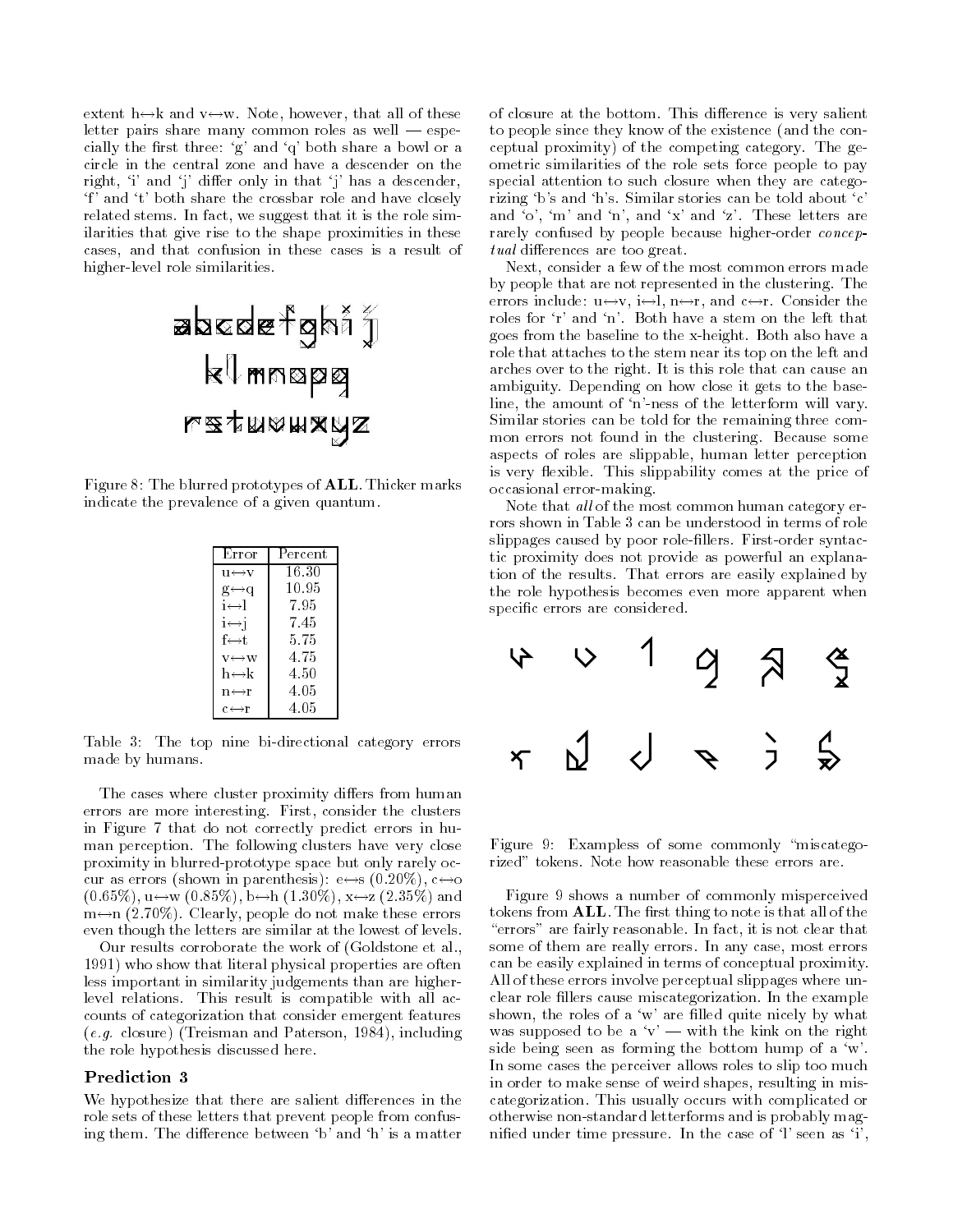

right: It standard the discussion field interfer as exhibited in discussion (field fieldstand in displett); sabretooth (middle), and tokens from  $NORMALS$  (right). Starting at the left of each triplet where roles are poorly lled roles are 
lled in a more standard fashion towards the right- Rolerelated diculty is reected in the percent correct and RT data.



Figure 4: The number of tokens, separated into  $\sf{NOR}\text{-}$ MALS and FONTS groups that occurred within cer tain RT ranges.



Figure 5: The number of tokens, separated into  $\bf{NOR}-$ MALS and FONTS groups, that occurred within certain accuracy ranges.

late highly with the number of  $\alpha$  and  $\alpha$  and  $\alpha$  r-different r-different r-different r-different r-different r-different r-different r-different r-different r-different r-different r-different r-different r-different nor does accuracy (r=0.55, p=0.19). Inat difficulty is more than just quanta number is apparent from the data shown in Table 2 (note especially *close* and *hint four*). The role hypothesis can account for this result as follows some gridletters with a higher than average quanta count still have well-filled roles while others having an average number of quanta, or possibly even a lower than average quanta county matrix the matrix of the method and the role of the county of the county of the county of the co is also apparent within the **FONTS** group, with  $sabre$ tooth having fairly strong but heavy role-fillers (making it relatively easy to recognize) and *double backslash* having roles filled in less standard ways (making it harder to recognize). Most **NORMALS** tokens, having very

normal role fillers, are even easier to recognize than the sabretooth tokens-tokens-tokens-tokens-tokens-tokens-tokens-tokens-tokens-tokens-tokens-tokens-tokens-tokens-(as well as accuracy and RT data) to illustrate this point.

## Prediction 2

Figure 7 displays the tree resulting from a hierarchical cluster analysis of the dataset  $\mathbf{ALL}$ . The clustering is meant to provide some insight into the first-order syntactic similarities between letter categories-between letter categories-between letter categories-between letter quanta-level information alone and is thus very low-level. The clustering is made using the euclidean distances be tween the *blurred prototypes* of  $\mathbf{ALL}$ . These prototypes, graphically represented in Figure 8, were created by averaging the binary quanta lists of all of the letters in a given category together resulting in a minimum category vector for each category.



Figure 2012 – A hierarchical cluster and the cluster analysis of the cluster analysis of the cluster analysis of the cluster analysis of the cluster analysis of the cluster analysis of the cluster analysis of the cluster a dimensional blurred prototypes of **ALL** providing a lowlevel syntactic view of the dataset.

It is interesting to contrast the clustering shown in Fig ure a to the human category errors in Table - to the human category errors in Table - to the human category er some human errors seem to be related to euclidean prox imity between letter shapes many are not-two-dimensions many are not-two-dimensions many are not-two-dimensions  $\mathcal{A}$ errors that can be explained or predicted in terms of euclidean proximity (considering only pairs in the clustering as truly close) are  $g \leftrightarrow q$ ,  $i \leftrightarrow j$ ,  $f \leftrightarrow t$ , and to a lesser

<sup>&</sup>lt;sup>5</sup> Again, correlations are for all tokens averaged over all sub jects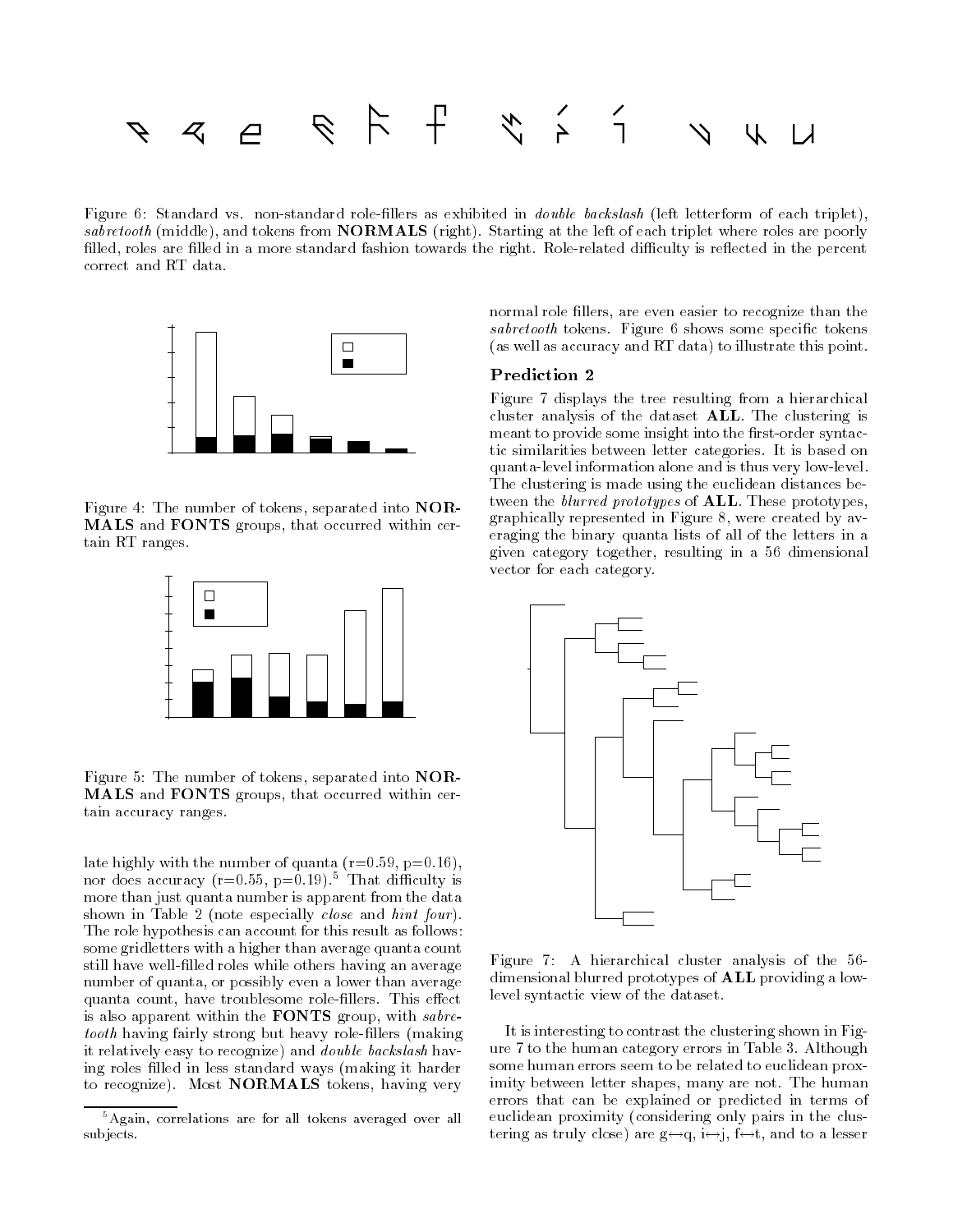|              |       |                                                 |              |   |          |                                           |          |                                                                                                                                                                                                                                 |  |                                             | response                              |             |         |   |                                                                                                           |               |     |              |                |                 |        |                                                       |              |
|--------------|-------|-------------------------------------------------|--------------|---|----------|-------------------------------------------|----------|---------------------------------------------------------------------------------------------------------------------------------------------------------------------------------------------------------------------------------|--|---------------------------------------------|---------------------------------------|-------------|---------|---|-----------------------------------------------------------------------------------------------------------|---------------|-----|--------------|----------------|-----------------|--------|-------------------------------------------------------|--------------|
| stim         | a.    | b.                                              | $\mathbb{C}$ | d | e        |                                           | $\sigma$ |                                                                                                                                                                                                                                 |  |                                             | m                                     | $\mathbf n$ | $\circ$ | D | $\alpha$                                                                                                  |               |     | $\mathbf{H}$ | v              | W               | x      | $\overline{u}$                                        | $\mathbf{z}$ |
| a            |       |                                                 |              |   |          | 0.833 0.005 0.000 0.026 0.019 0.000 0.011 |          | $-0.000$ 0.000 0.005 0.000 0.000 0.000 0.000 0.018 0.000 0.011                                                                                                                                                                  |  |                                             |                                       |             |         |   |                                                                                                           |               |     |              |                |                 |        | 0.003 0.002 0.002 0.010 0.011 0.018 0.011 0.000 0.013 |              |
| b.           |       |                                                 |              |   |          |                                           |          | .0.002 0.910 0.000 0.005 0.002 0.000 0.002 0.005 0.000 0.002 0.005 0.009 0.000 0.000 0.000                                                                                                                                      |  |                                             |                                       |             |         |   | . 0.003 0.000 0.000 0.046 0.000 0.002 0.005 0.000 0.002 0.000 0.002                                       |               |     |              |                |                 |        |                                                       |              |
|              |       |                                                 |              |   |          |                                           |          | 0.014 0.000 0.884 0.002 0.012 0.000 0.025 0.000 0.002 0.000 0.000 0.000 0.000 0.000 0.000 0.000 0.002 0.002 0.000 0.012 0.017 0.008 0.004 0.000 0.02                                                                            |  |                                             |                                       |             |         |   |                                                                                                           |               |     |              |                |                 |        |                                                       |              |
| d            |       |                                                 |              |   |          |                                           |          | 0.035 0.011 0.000 0.884 0.000 0.000 0.013 0.000 0.000 0.030 0.002 0.000 0.000 0.000 0.000 0.000 0.003 0.000 0.008 0.000 0.003 0.002 0.002 0.000 0.003 0.000 0.000 0.003 0.000 0.003 0.000 0.003 0.002 0.000 0.003 0.000 0.003 0 |  |                                             |                                       |             |         |   |                                                                                                           |               |     |              |                |                 |        |                                                       |              |
| e            |       |                                                 |              |   |          |                                           |          | 0.005 0.000 0.012 0.001 0.912 0.000 0.010 0.000 0.000 0.000 0.000 0.000 0.000 0.000 0.033 0.014 0.000 0.001 0.000 0.000 0.000 0.000 0.000 0.000 0.000 0.000 0.000 0.000 0.000 0.000 0.000 0.000 0.000 0.000 0.000 0.000 0.000 0 |  |                                             |                                       |             |         |   |                                                                                                           |               |     |              |                |                 |        |                                                       | 0.010        |
|              |       | $0.002$ $0.000$ $0.000$ $0.002$ $0.034$ $0$     |              |   |          |                                           |          | .732 0.005 0.025 0.009 0.018 0.002 0.004 0.022 0.000 0.000 0.007 0.009 0.005 0.007 0.108 0.000 0.002 0.004 0.000 0.002 0.000                                                                                                    |  |                                             |                                       |             |         |   |                                                                                                           |               |     |              |                |                 |        |                                                       |              |
|              |       |                                                 |              |   |          |                                           |          | .0.003 0.000 0.000 0.000 0.000 0.003 0.906 0.003 0.000 0.009 0.000 0.000 0.000 0.000 0.000 0.003 0.040 0.000 0.000 0.000 0.000 0.000 0.000                                                                                      |  |                                             |                                       |             |         |   |                                                                                                           |               |     |              |                | n nnn n nnn     |        | . 0.004. 0.000                                        |              |
|              |       |                                                 |              |   |          |                                           |          | .0 000 0 121 0 1004 0 1000 0 1002 0 100 0 1000 0 1000 0 1000 0 1000 0 1000 0 1000 0 1000 0 1000 0 1000 0 1000 0 1000 0 1000 0 1000 0 100 0 100 0 100 0 100 0 100 0 100 0 100 0 100 0 100 0 100 0 100 0 100 0 100 0 100 0 100 0  |  |                                             |                                       |             |         |   |                                                                                                           |               |     |              |                |                 |        |                                                       |              |
|              |       |                                                 |              |   |          |                                           |          | 0.000 0.004 0.004 0.000 0.003 0.019 0.013 0.000 0.745 0.102 0.001 0.001 0.003 0.001 0.006 0.004 0.004 0.006 0.046 0.017 0.001                                                                                                   |  |                                             |                                       |             |         |   |                                                                                                           |               |     |              | 0.003          |                 |        | 0.004.0.004.0.003.0.001                               |              |
|              | 0.001 | . 0.004. 0.000. 0.011                           |              |   | . n nn 1 | . N N N N                                 |          |                                                                                                                                                                                                                                 |  | $0.047$ $0.862$ $0.001$                     | . 0.002 0.000 0.000 0.000 0.000 0.001 |             |         |   |                                                                                                           | . 0.000. 0.61 |     |              | . N N N N      | n nnn           | .N 001 |                                                       | . വൈ         |
|              |       |                                                 |              |   |          |                                           |          | 0.000 0.011 0.005 0.000 0.005 0.029 0.006 0.082 0.000 0.000 0.786 0.006 0.003 0.003 0.000 0.000 0.000 0.002 0.008 0.003 0.006 0.002 0.037                                                                                       |  |                                             |                                       |             |         |   |                                                                                                           |               |     |              |                |                 |        | 0.002, 0.000                                          |              |
|              |       |                                                 |              |   |          |                                           |          | .0.000.0.029.0.041.0.000.0.002.0.015.0.004.0.004.0.1                                                                                                                                                                            |  |                                             |                                       |             |         |   | 158 0.021 0.004 0.593 0.000 0.000 0.000 0.000 0.004 0.008 0.031 0.033 0.025 0.004 0.000 0.002 0.000 0.023 |               |     |              |                |                 |        |                                                       |              |
| m            |       |                                                 |              |   |          |                                           |          | 0.000 0.000 0.000 0.000 0.008 0.004 0.000 0.001 0.000 0.001 0.001 0.001 0.928 0.012 0.000 0.001 0.000 0.000 0.001 0.001 0.001                                                                                                   |  |                                             |                                       |             |         |   |                                                                                                           |               |     |              |                |                 |        | 0.00000.0010.0190.0180.000                            |              |
| $\mathbf n$  |       |                                                 |              |   |          |                                           |          | .0 029 0 004 0 002 0 005 0 004 0 002 0 004 0 004 0 004 0 000 0 000 0 042 0 817 0 005 0 000 0 000 0 001 0 002 0 013 0 000 0 000 0 002 0 016 0 005 0 007                                                                          |  |                                             |                                       |             |         |   |                                                                                                           |               |     |              |                |                 |        |                                                       |              |
| $\circ$      |       |                                                 |              |   |          |                                           |          | 0.027 0.015 0.003 0.053 0.008 0.000 0.000 0.000 0.003 0.005 0.002 0.000 0.000 0.005 0.828 0.002 0.012 0.003 0.003 0.000 0.011                                                                                                   |  |                                             |                                       |             |         |   |                                                                                                           |               |     |              | 0.020          |                 |        | . 0.000 0.002 0.000 0.000                             |              |
| D            |       |                                                 |              |   |          |                                           |          | .0,000 0,000 0,000 0,000 0,013 0,000 0,017 0,000 0,000 0,000 0,000 0,001 0,000 0,000 0,001 0,936 0,020 0,007 0,000 0,000 0,000 0,000 0,000                                                                                      |  |                                             |                                       |             |         |   |                                                                                                           |               |     |              |                | n nnn n nnn     |        |                                                       | 0.002        |
| $\sigma$     |       | $0.003$ $0.002$ $0.001$ $0.001$ $0.001$         |              |   |          | n nnn n 1                                 |          | 79   0.000   0.001   0.002   0.000   0.000   0.000   0.002   0.002   0.013   0.775   0.000   0.006   0.000   0.000   0.000   0.000   0.000   0.000   0.000   0.000   0.000   0.000   0.000   0.000   0.000   0.000   0.000      |  |                                             |                                       |             |         |   |                                                                                                           |               |     |              |                | -0.001          | n nnn  | -0.001                                                | -0.002       |
|              |       |                                                 |              |   |          |                                           |          | 0.012 0.005 0.064 0.000 0.011 0.003 0.002 0.006 0.009 0.003 0.003 0.000 0.000 0.070 0.005 0.020 0.002 0.701 0.009 0.012 0.000 0.005 0.000 0.030 0.026 0.005                                                                     |  |                                             |                                       |             |         |   |                                                                                                           |               |     |              |                |                 |        |                                                       |              |
| -8           |       |                                                 |              |   |          |                                           |          | 0.004 0.000 0.000 0.000 0.003 0.000 0.004 0.000 0.001 0.001 0.000 0.001 0.000 0.005 0.000 0.000 0.001 0.004 0.000 0.004 0.010 0.001 0.004 0.005 0.011                                                                           |  |                                             |                                       |             |         |   |                                                                                                           |               |     |              |                |                 |        |                                                       |              |
|              |       |                                                 |              |   |          | 0.003.0.010.0.024.0.000.0.005.0.007       |          | 0.010 0.000 0.007 0.002 0.007 0.007 0.000 0.002 0.002 0.000 0.003 0.012 0.000 0.866 0.003 0.000                                                                                                                                 |  |                                             |                                       |             |         |   |                                                                                                           |               |     |              |                |                 |        |                                                       | .n nn 3      |
| u            |       | $0.009$ $0.003$ $0.004$ $0.001$ $0.003$ $0.001$ |              |   |          |                                           |          | . 0.003. 0.001                                                                                                                                                                                                                  |  | . 0.000 0.003 0.006 0.001 0.000 0.001       |                                       |             |         |   |                                                                                                           |               |     |              | .792 0.127     | 0 0 1 4         |        | $0.003$ $0.014$ $0.000$                               |              |
| $\mathbf{v}$ |       |                                                 |              |   |          | 0.000.0.009.0.017.0.001.0.019.0.000.0.001 |          | n nnn                                                                                                                                                                                                                           |  | . 0.000 0.001 0.000 0.000 0.000 0.000 0.009 |                                       |             |         |   | . 0.000 0.000 0.000 0.001                                                                                 |               |     | 01<br>-99    | በ 654          | በ በጸ4 በ         | . വി   | . 0.000. 0.000                                        |              |
| w            |       |                                                 |              |   |          |                                           |          |                                                                                                                                                                                                                                 |  |                                             |                                       |             |         |   |                                                                                                           |               |     |              |                | 0.937           | 0.021  | 0.0020.000                                            |              |
| $\mathbf x$  |       | . 0.002. 0.000. 0.000. 0.000. 0.000. 0.         |              |   |          |                                           |          | LOO3 O OOO O OO2 O                                                                                                                                                                                                              |  |                                             |                                       |             |         |   | .000 0.002 0.006 0.000 0.010 0.002 0.000 0.000 0.000 0.003 0.008 0                                        |               | n21 | $\Omega$     | nnn n nnn      | 0.000.0.929     |        | 0.003.0.008                                           |              |
|              | 0.001 |                                                 |              |   |          |                                           |          | . 0.000 0.000 0.000 0.003 0.000 0.004 0.000 0.000 0.002 0.000 0.000 0.000 0.000 0.000 0.000 0.002 0.000 0.004 0.001                                                                                                             |  |                                             |                                       |             |         |   |                                                                                                           |               |     |              | . 0.007. 0.001 | $0.004$ $0.001$ |        | $0.965$ $0.003$                                       |              |
| $\mathbf{z}$ |       |                                                 |              |   |          |                                           |          | 0.004 0.000 0.023 0.004 0.023 0.000 0.008 0.002 0.004 0.000 0.000 0.000 0.000 0.000 0.002 0.000 0.008 0.006 0.017 0.017 0.010 0.008 0.004 0.039 0.031 0.795                                                                     |  |                                             |                                       |             |         |   |                                                                                                           |               |     |              |                |                 |        |                                                       |              |

Table 1: Confusion matrix of human performance on ALL.

over that of speeded response, although subjects were aware that their response times were being recorded

For 21 of the subjects, the data set was  $\mathbf{NORMALS}$  plus four of the gridfonts from  $\textbf{FONTS}$  (104 more tokens, for a total of 493). Two additional gridfonts were added for the nal sub a total only for a total of the context  $\mu$  which as the order of presentation was uniquely randomized for each subject.

Subjects. 35 subjects were drawn from the Indiana University community and included undergraduates, graduate students, and staff. None were involved in work related to fonts of any kind. All subjects were compensated for their participation and were debriefed after the experiment

## Results

Our experiment invloved the presentation of 17,983 trials as subjects- the subjects variety of the subject of the subject of the subjects variety of the subjects of the - and - correct responses with a mean of correct.

Table 1 shows a Stimulus by Response confusion matrix generated for the data set ALL by averaging over the subjects and collapsing to the collapsing tokens into the collapsing tokens into the collapsing to the col tive categories- This confusion matrix diers consider ably from others like it in the psychology literature in two ways- **First the letters reported on** are less typical examples ples of their categories than are usually used- Second the matrix includes data about a variety of typefaces instead of just one, some of which have extremely nonstandard letters- This leads to a more interesting set of errors than has been evident in past work- Our working assumption is that the confusability between two letters increases as a measure of their representational similarity  $\blacksquare$ 

## Prediction 1

Table 2 shows average accuracy and reaction time values for some of the data subsets- For all groups with the ex ception of *sabretooth* and *close*, accuracy and speed have corresponding ranks- corresponding as RT gets longer accurate racy decreases r- p- for a correlation over all tokens averaged over all subjects- Both of these mea

sures can be understood in terms of an intuitive notion of  $difficulty$ , with RT rising and accuracy falling as difficulty rises.

| Stimulus                | Accuracy | Avg. RT | quanta |
|-------------------------|----------|---------|--------|
| ALL                     | 84.0%    | 1.84 s  | 6.80   |
| <b>NORMALS</b>          | 90.1     | 1.46    | 6.97   |
| <b>FONTS</b>            | 68.7     | 2.80    | 6.36   |
| bo wtie                 | 52.1     | 3.79    | 7.65   |
| <i>double backslash</i> | 66.2     | 2.88    | 6.00   |
| flournoy ranch          | 57.4     | 3.44    | 7.54   |
| hint four               | 85.3     | 1.95    | 4.92   |
| close                   | 74.8     | 2.12    | 5.31   |
| sabretooth              | 76.7     | 2.61    | 6.73   |

Table 2: Human recognition performance averaged over subjects-

Difficulty is directly determined by the ease with which a letterform can be broken into parts that fill roles. Complicated letterforms take longer to parse into roles causing RT to rise-the rise-that in the rise-that is experimented to rise-the rise-that is experimented to relate the rise-that is experimented to relate the rise-that is experimented to relate the rise-that is experimente poorly or ambiguously cause more errors than those that ll roles easily- Figure provides an example of good role 
llers the top examples vs- bad role 
llers the bottom examples provided the role of the role of the role of the role of the role of the role of the role of t the relationship between RT and accuracy-

There is a striking difference in RT (and accuracy) between  ${\bf FONTS}$  and  ${\bf NORMALS}$  . Figure 4 shows a histogram of the number of tokens in the data set that fell NORMALS are recognized quickly while most of the  ${\bf FONT}$  tokens take longer. Figure 5 shows a similar histogram for accuracy. Clearly, most  $\mathbf{NORMALS}$  tokens are recognized more accurately than the FONT tokens. The **NORMALS** generally have parts that easily fill roles, whereas **FONTS** have non-standard role-fillers.

The number of quanta in a gridletter does not alone determine its diculty-determine its diculty-determine its diculty-determine in the correlation of the correlation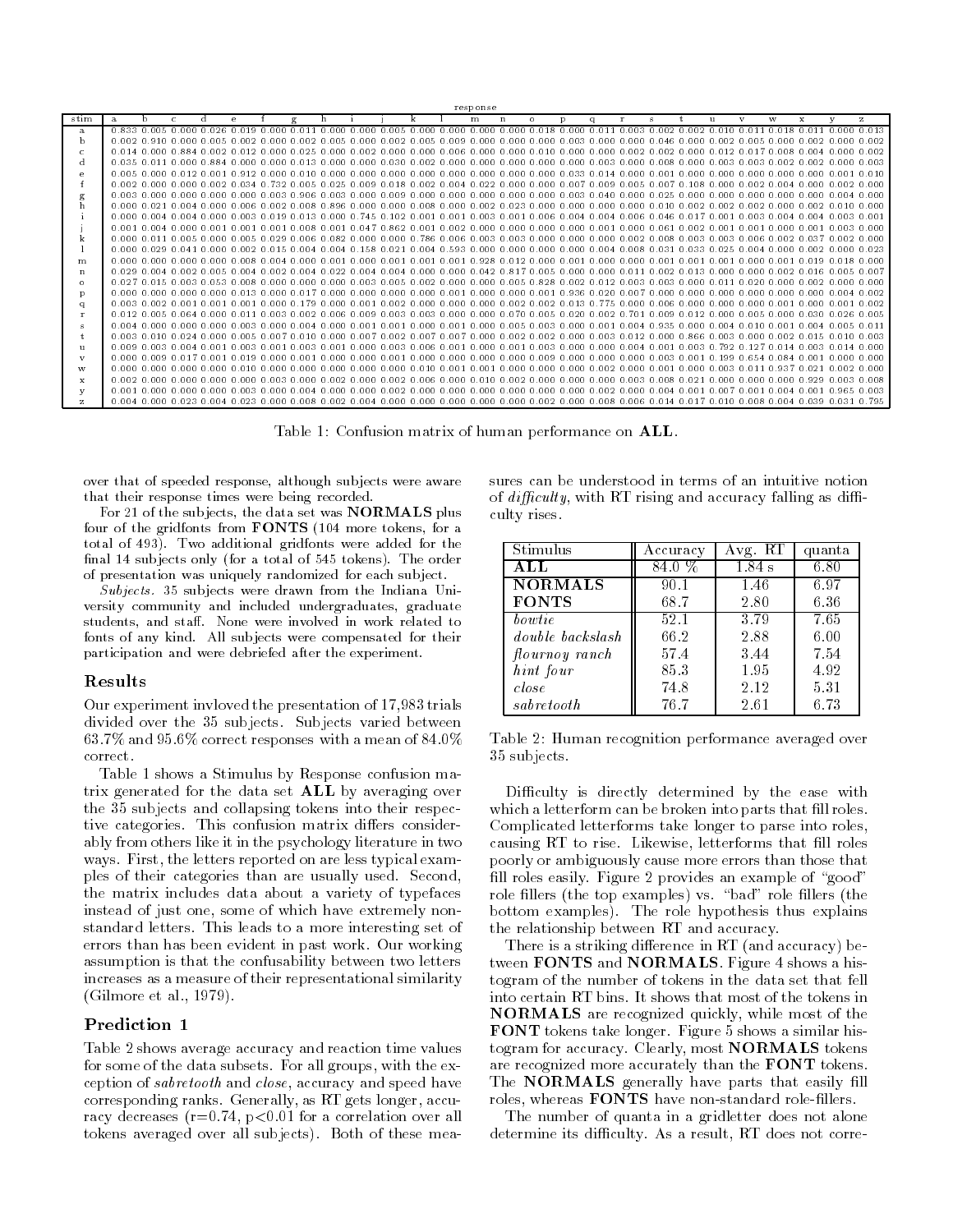Figure 2 shows how letterforms are comprised of parts which corresponds to a letter complete roles- a letter part parts are perceived under top-down pressure from roles and are stated in the context of the state in the state in Palmer in Palmer (page 96), "components enter into relationships with other components, resulting in larger structural units whose importance supercedes that of its constituents-that of its constituents-that of its constituents-that of i We hold that most of the "importance" attributed to the emerging parts stems directly from their role
lling ability-beneficial control of the way in which a part of the way in which a part of the way in which a part of role directly determines its goodness-

Some aspects of roles can be slipped to accomodate a letterforms parts- Slippage involves allowing certain descriptions in a mental representation to "slip," or be replaced by related descriptions according to contextual pressures brought to bear by the situation- Some of the descriptions making up the representation of a role are more slipped than others-and which human continues and more and letter perception is a consequence of slippability at the role-level.

## The Gridfont Domain

Our aim in this paper is to show that roles play an impor tant part in letter perception- This becomes especially apparent when a letter is complicated or near the bound aries of its internet category. The motivated by the motivated by need for a reasonable cognitive model of letter percep tion which we will use as part of the Letter Spirit model of creativity in letter design. T



Figure 3: The Letter Spirit grid, with one of the possible sets of quanta instantiating an 'a' turned on.

In the Letter Spirit domain, letterforms are restricted to short line segments on a miles of the grid-state are go possible legal line segments, called  $quanta$ , that connect a point to any of its nearest neighbors see first require - figure cause quanta are either on or off, decisions on the grid are coarse-coarse-printingly the variety among letters of a given category is still huge  $-$  hundreds of versions of each letter and around 600 full gridfonts have been designed by humans- Almost paradoxically the domains limitations engender this diversity-

The low-level constraints defined by the grid provide a rich microdomain that focuses attention on cognitive issues of letter perception- One important feature of the

grid is that it can both force letters to their categorical extremes because of its sparseness and yet still contain many easily identi
able letterforms- This makes it an ex cellent vehicle for letter perception research  $\sim$  one that allows some attention to be focused on issues of style-

#### The Human Study

The purpose of our experiment is twofold: to gather data for comparison with cognitive models of letter percep tion, and to shed light on the human perception of lowercentral predictions all relate to the hypothesis that letter concepts are comprised of simpler conceptual roles- Be cause of the existence of roles, human letter perception should be affected in the following ways:

- Reaction time should be longer and recognition rate lower for complicated stimuli in which roles are either ambiguously 
lled or poorly 
lled than it should be for relatively normal letters with standard role-fillers.

- Firstorder syntactic proximity ie proximity of let ter shapes considered only at the level of quanta) alone should not account for errors in human letter recogni tion- Instead errors should be explainable in terms of role slippages, part-role fillers, and role-set relations.

- Category errors made by human subjects should be most prevalent between letters with similar sets of roles roles which are related to each other spatially in a similar fashion-contract the state of the state  $\pi$  showledge that  $\pi$ be easily confused, whereas 'n's and 'm's or even 'e's and s's (which are syntactically similar but not similar at the role level) should not.

- Errors should reect the underlying role structure of letters- The more ambiguous a letterforms parts are and the more tenuously they fill roles, the longer and less accurate the classification should be.

#### Method

Stimuli. A black grid was displayed against a white background on a Macintosh screen The - vertices were drawn with a unit distance of 30 pixels  $(1.311 \text{ cm})$  making the entire grid - con a communication at the control material control control of the control of the control of the control of the control of the control of the control of the control of the control of the control of the control of th Every quantum in the grid was drawn in with a thickness of one pixel. Thus the grid provided noise for each gridfont letter (or,  $token$ ) displayed. A token was displayed by drawing its active quanta with a thickness of three pixels. Subjects were seated, but able to maintain whatever distance from the monitor they found best

Procedure. A set of gridfont characters was shown to each subject. The tokens were presented individually, with the screen blank for two seconds between each trial

The full data set,  $ALL$ , may be meaningfully separated into two exclusive subsets: 1)  $NORMALS - 389$  unique tokens which represent each of the - lowercase letter cate govine from a times and the intended to be very central examples of each letter; and, 2) $\textbf{FONTS} \rightharpoonup \text{consisting of six}$ entire gridfonts each a contribute set of - tonium (a typeface) meant to share the same stylistic identity (or  $sprint$ ), ranging from eccentric and style-saturated to reasonably normal.

Subjects were told that they would see a series of stimuli each of which was intended to represent a roman lowercase letter. Responses were to be prompt keyboard keypresses letters The importance of correct identi cation was stressed

<sup>&</sup>lt;sup>3</sup>The term "slippability", coined by Hofstadter  $(1979)$ , is roughly equivalent to the more pervasive psychological term "mutability" used by (Kahneman and Miller, 1986).

 $4$ See (Hofstadter and McGraw, 1994) for a description of the Letter Spirit project